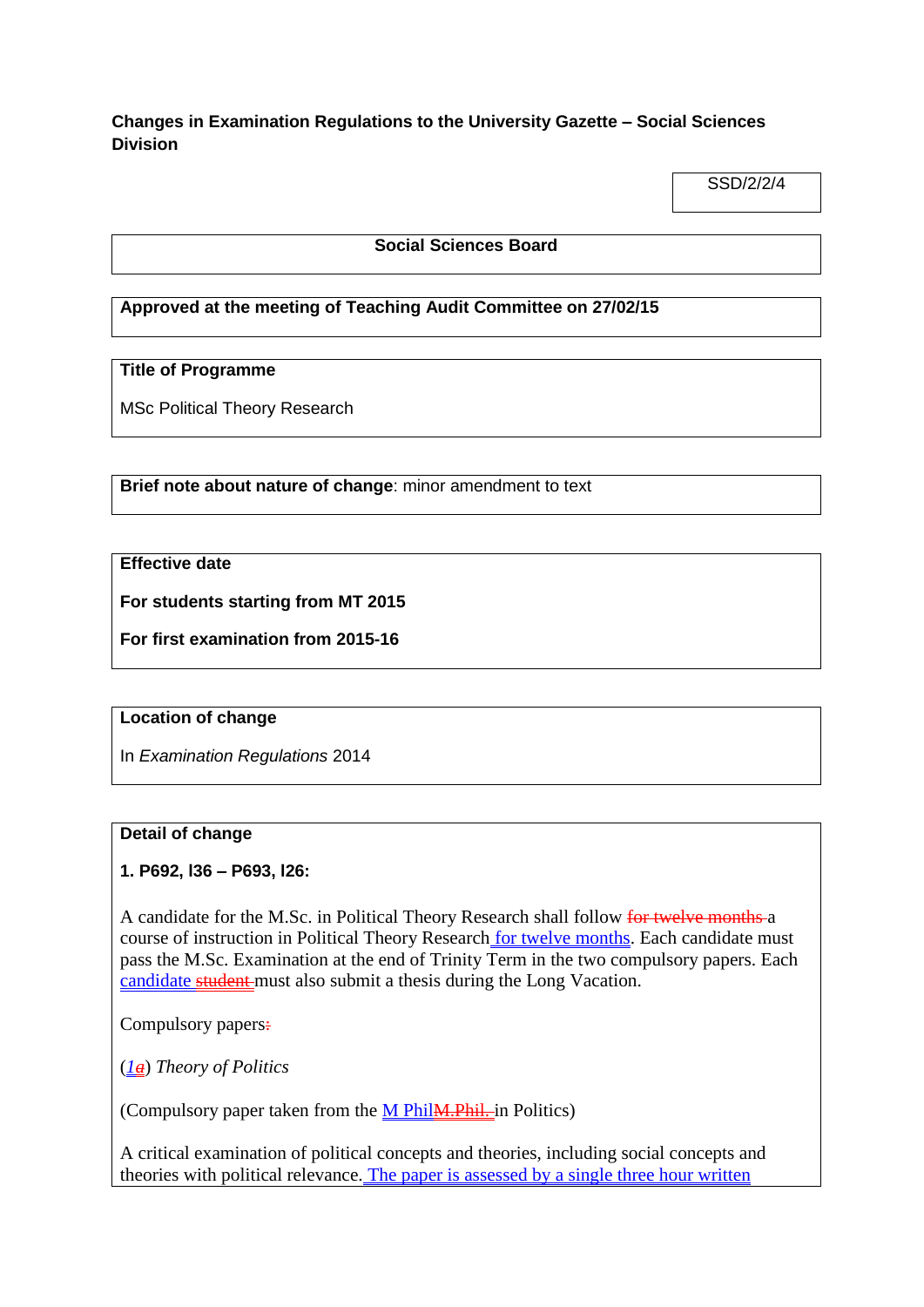examination at the end of Trinity Term.

(b*2*) *Research Methods in Political Theory*

(Compulsory paper taken from the **MPhil M.Phil.** in Politics)-

The paper is assessed in the following way. The candidate must submit:

(i) Candidates will satisfactorily complete a programme of core and optional research methods training, as specified in the Student Handbook, and will also produce a A Research Design Proposal Essay of between 40004,000 and 60006,000 words, excluding bibliography, on research design as it bears on the subject of the candidate's student's proposed M.Sc. thesis. Two hard-copies of the Research Design-ProposalEssay, together with a copy on CD or USB, must be submitted to the Examination Schools by noon on the Friday of sixth week of Trinity Term. It must be accompanied by a separate signed declaration that it is the candidate's own work except where otherwise indicated, and that it has not previously been submitted for assessment, either at Oxford or at another institution. The Director of Graduate Studies in Politics shall draw the attention of the examiners to the names of any candidates who have failed to complete their research methods training to a satisfactory level of quality, and the examiners may require candidates to retake the course or a specified part thereof.

(ii) Research methods training coursework. Candidates will satisfactorily complete a programme of core and optional research methods training, as specified in the *Student Handbook*. Candidate who fail elements of the research methods training coursework are normally permitted to submit a second time (or, if the coursework is assessed by a test, to resit that test) by a date specified in the *Student Handbook*.

## The Thesis

(c) A Each candidate must submit a thesis of not more than 15,000 words, excluding bibliography. Two hard copies, together with a copy on CD or USB, must be submitted to the Examination Schools by noon on the last Friday of August following the end of Trinity Full Term. It must be accompanied by a separate signed declaration that it is the candidate's own work except where otherwise indicated and that it has not previously been submitted for assessment, either at Oxford or at another institution. The thesis must be clearly marked with the candidate's examination number, the title of the thesis and the words MSc M.Se. in Political Theory Research. After the examination process is complete, each successful candidate must deposit one hardbound copy of their thesis in the Bodleian Library.

For a candidate to pass the degree of MSc in Political Theory Research, the candidate must pass: the *Research Methods in Political Theory* paper (all elements of coursework and the Research Design Proposal), the *Theory of Politics* paper, and the thesis.

Candidates must present themselves for viva voce examination when requested by the examiners. The examiners may award a distinction for excellence in the whole examination.